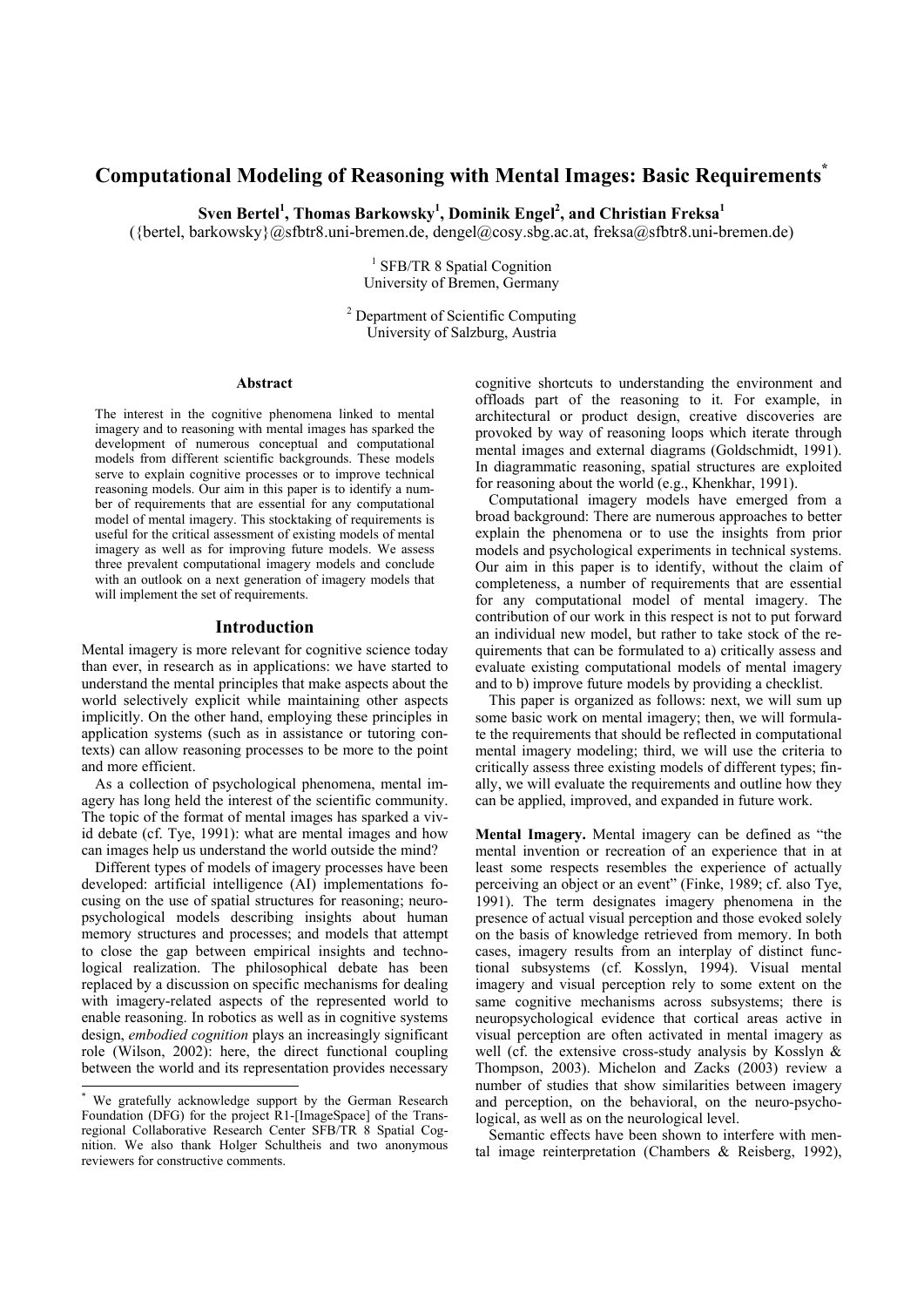and mental structural reconfiguration is generally hard (Verstijnen et. al., 1998), perhaps because of an organization by visual chunks (cf. Kosslyn & Pomerantz, 1977). Hierarchical organization of long-term memory (LTM) contents (Stevens & Coupe, 1978) may be reflected in the structure of the chunks. Images often represent systematically distorted spatial relations that are reconstructed from fragmentary or incomplete knowledge (Tversky, 1993).

# **Requirements for Models of Mental Imagery**

## **Content and Structure**

Representation is an important aspect of computation. In a large majority of current computational models of cognition, knowledge is represented in propositional structures. This has clear advantages to using many other structures as the format is simple, content may be compared across cognitive subsystems, and standard description and reasoning frameworks can be used. However, a uniform sentential mental representation format is not in line with a host of empirical findings (e.g., Kosslyn & Thompson, 2003). We will make the case for hybrid representation formats in modeling mental image-based reasoning: propositional structures form a basis from which integrated, increasingly analogical structures are dynamically constructed, when needed.

**Leaving Representational Schisms Behind.** The representational format of mental images has long been the issue of vivid discussions: the dominating question of whether images are like pictures (cf. Kosslyn, 1980; 1994) or like propositions (Pylyshyn, 1973) reflects the assumptions that knowledge is encoded in only one of these formats.. More recent analyses suggest that neither format may be adequate (e.g., Pylyshyn, 2003) and that, rather, some tasks that in the past have been described as imagery tasks have visual traits (such as the inspection of details, or tasks that involve shape knowledge; Kosslyn & Thompson, 2003) while others are solved *non-visually* (e.g., tasks in which spatial relations have to be mentally dealt with; cf. Knauff & Johnson-Laird, 2002). The bottom line is this: there seems to be more than the visual part to a mental image and it is likely that nonvisual mental reasoning operates on more than just propositions.

Visual mental images are mental models in the sense of Johnson-Laird (1983), as they integrate knowledge fragments into a coherent scheme; they are special mental models in that they may comprise visual information (e.g., shape information). The visual information gets partially (re-)instantiated in a functional subsystem (the *visual buffer* in Kosslyn's model, 1994; here, 'visual' should be used metaphorically, see above) where it is subject to processes similar to those that operate on visual percepts. It is here where parallels to pictorial formats lie. In addition, nonvisual information forms part of a mental image, for example knowledge regarding the structure and organization into constituting parts, or regarding the interpretation associated with the content of an image. These are aspects dissimilar to pictures and visual percepts (e.g., Verstijnen et al., 1998).

Given the evidence that mental images should be conceived of as hybrid, exhibiting both visual and propositional traits, and also given the evidence on functional subsystem architectures and cognitive control as a distributed process (see below), two main modeling alternatives arise: (a) mental imagery is a process that draws on several functional subsystems that differ in their representational formats; in their interplay across tasks, notions of the formats are more or less dominant; or, (b) mental imagery is a process that draws on an integrated cross-modal representation format; depending on the task, it is scalable in several representational aspects. A third option (c) is possible, of course: a heterogeneous system that in parts is more like (a), in others more like (b), depending on the imagery task at hand.

For the moment, there is no clear evidence from experimental research in favor of one of the options. Consequently, a modeling decision for (a), (b), or (c) has to be taken on other grounds, such as based on general (e.g. computational) processing principles. Hopefully, future integrated research cycles with computational imagery models, model-based predictions, and empirical evaluation will help closing this gap in our knowledge about functional subsystem structure and dependencies.

**Composite Structure of Knowledge in Mental Imagery.**  Mental images are constructed from pieces of knowledge that are retrieved from memory (Denis & Kosslyn, 1999). These *knowledge fragments* are either elementary (for instance, an elementary knowledge fragment may be modeled as consisting of some *n*-ary relation along with *n* entities for which the relation holds) or they may be further structured like memory chunks and consist of an aggregation of a (small) number of elementary knowledge fragments.

**Complementation and Integration of Knowledge in Imagery.** Knowledge from memory is often under-constrained with respect to what is needed for image construction: it can be incomplete, scarce, or lean (e.g., Barkowsky, 2002). During mental image construction, mental processes need to dynamically add knowledge fragments to *increase specificity***.** Declarative default knowledge in fragment integration and procedural defaults in image construction are two types of such additional knowledge.

Mental representations of spatial knowledge are frequently distorted or even partly conflicting. Visual mental images, however, are specific and coherent, at least locally and with respect to certain aspects (like mental models in the sense of Johnson-Laird, 1983). Therefore, processes that either precede the actual image construction or that are a part of it must resolve conflicts at least locally in order to achieve the necessary level of knowledge integrity. Relevant mechanisms for conflict resolution include prioritizing certain fragments, which may lead to an effective reduction in informational content.

## **Processing and Control**

As is the case with representation structures, computational abstractions of cognitive processes are simplifications; they serve to describe very dynamic settings. One has to keep in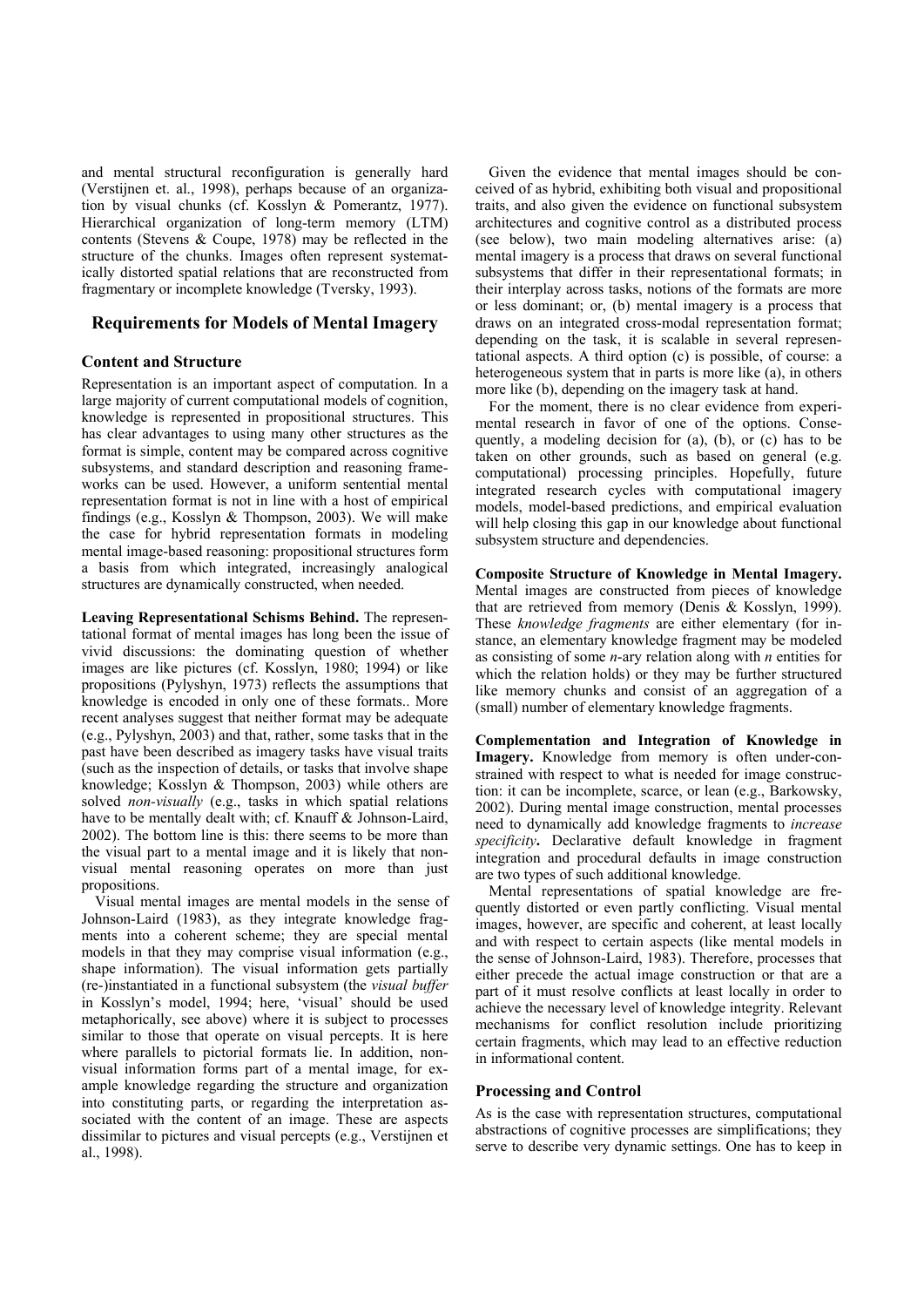mind that representation and process abstractions both arise from using computation to describe cognition; it does not make sense to design or use one without the other, and ultimately, their differentiation may well only exist in the modeling domain. With that in mind, for reasoning with mental images, we argue for multi-directional, distributed processes, as will be explained below. Across functional subsystems, simple common processing mechanisms exist, which are mutually comparable although their individual instances may differ. On a higher abstraction level, we argue that the subsystems are linked by processing pathways. A combined bottom-up / top-down perspective of cognitive control such as advocated here is only one of several alternatives. However, in our view, it has the advantage of combining distribution and emergence with models whose processes are transparent to the modeler.

**The Top-Down Abstraction View: Knowledge Processing Follows Major Pathways.** In terms of system abstraction, mental knowledge processing is performed in working memory (WM): here, mental images are constructed and processed. With respect to knowledge fragments in mental imagery, there exist three major conceptual ways by which knowledge can enter WM (cf. the discussion in Barkowsky, to appear), and these ways need to be reflected in mental imagery modeling: knowledge fragments can be retrieved from LTM, they can be the product of a WM operation itself, including mental image inspection, or they can originate from mental processing of perceptual input. Given the evidence for overlapping, coupled, or shared functional subsystems in mental imagery and (higher) visual perception (e.g., Ishai & Sagi, 1995), mental processes involved in the inspection of a mental image and a visual percept can be expected to be equally entangled.

Once knowledge is part of WM, it has to be kept activated or it will fade out over time. Content in WM can be modeled as consisting of activated LTM structures, of representations in dedicated WM buffers, and of short-term buffers, such as the visual buffer. Knowledge fragments resulting from construction and inspection processes in WM can be stored in LTM for later use.

**The Inter-Level View: WM Processes Are Multi-Directional.** Operation in WM includes the integration of knowledge fragments and with it, the construction of mental models that are specific enough to allow for an actual mental visualization of their contents (i.e., the construction of a visual mental image). The various functional processes involved (e.g., in knowledge retrieval or knowledge integration) have traditionally been conceived as a sequential processing stream (i.e., knowledge fragments have to be retrieved from LTM before an integration can occur). As Allport (1993) points out, in many traditional theories, mental processing is taken as a "linearly ordered, unidirectional sequence from sensory input to overt output". However, information also flows the other way as higherlevel processes frequently do have an influence on lowerlevel ones.

For example, the integration of knowledge fragments can cause the retrieval of further fragments from LTM. Thus,

control of processing should be modeled on a multitude of functional levels, comprising local and super-local phenomena (i.e. phenomena situated within a functional subsystem or those that are spread across subsystems). Such a multi-level assumption of control is well in line with proposals regarding the functional structure of WM that suggest that resources (e.g., of attention and storage) are associated with subsidiary systems as well as with central control mechanisms (Baddeley, 2002).

**The Bottom-Up Abstraction View: Cognitive Control is a Distributed Process.** Recent evidence, both on the functional and on the neural level, suggests that flow of control should be conceived of as an emergent phenomenon of the interplay between autonomous subsystems (Allport, 1993; Hommel et al., 2004; Ishai et al., 2000; Nobre et al., 2004; Schultheis, 2005). Furthermore, the traditional view that linked control mainly to attentional selectivity in the context of limited cognitive resources (e.g., Norman, 1968) has to be expanded to include management, scheduling, and communication tasks (cf. Kieras et al., 2000).

These conceptions should be reflected in modeling: for problem solving from a functional point of view, in the collaboration of autonomous subsystems, each subsystem aims at achieving a local goal (e.g., the image construction subsystem works towards a representation that is suitable for visualization in the visual buffer), and collaboratively furthering the convergence of the system towards a global goal derived from an initial problem representation. The global flow of control thus should emerge from the gradated composition of local goals on different granularities. For spatial reasoning, for example, Engel et al. (2005) argue for a set of simple mechanisms, *grouping* and *chunking*, *scanning* and *sequentialization* which implement control on the finest granularity level. On coarser levels, the goals gradually assume a more global character, up to the goal of solving the initial problem. Such a bottom-up conception is desirable: for example, Hommel et al. (2004) argue for a highly distributed view of executive control of human behavior and with respect to the processes involved they conclude that "most if not all of these processes may turn out to be disappointingly common and it may be their concert that creates the emergent property of being 'executive'". In a similar vein, Cowan (1999) proposes a set of basic mechanisms of activation and attention in his embedded-process model of WM.

A distributed conception of cognitive control has advantages for computational modeling over more centralistic conceptions: the aim to achieve locally defined goals results in collaboration between (functionally) neighboring subsystems (i.e., interacting subsystems), based on a set of basic mechanisms. This can facilitate the construction of collaborative networks in which processes, capacities, and resources from different subsystems are joined. Different situations lead to the formation of different constellations, e.g., access, construction, and conversion subsystems could collaborate in solving a spatial linearization problem with only little involvement of other (e.g., visual) subsystems (this view incorporates into the model findings which report missing neural activation in visual cortex for such problems; e.g., Knauff & Johnson-Laird, 2002). Correspondingly,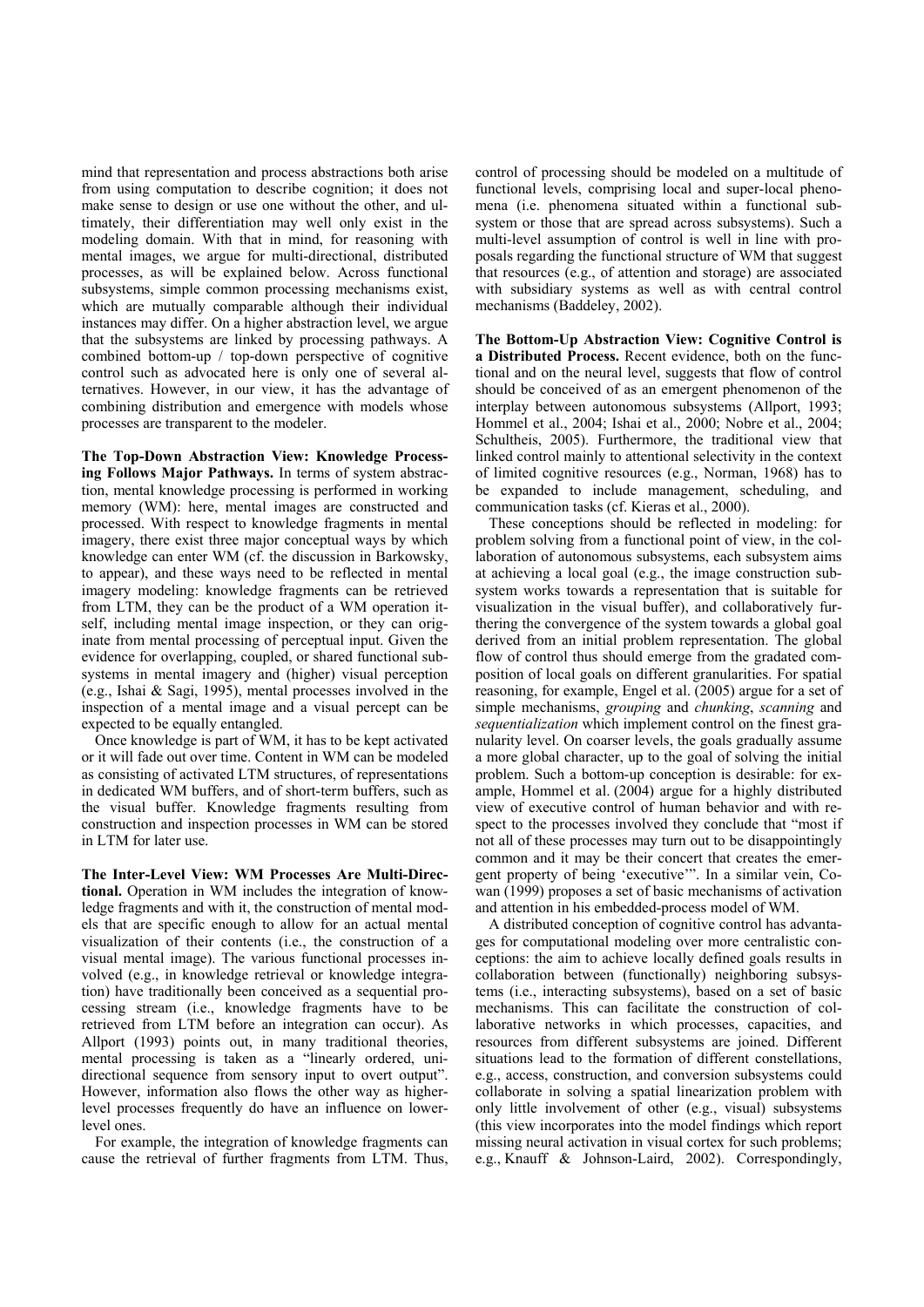other super-local phenomena, such as memory spans and processing capacities are mainly associated with local subsystems (e.g., the visual buffer).

Similarly, cognitive selectivity and resource management can be mapped to a cognitive model: global resource management emerges from local optimization strategies, balancing two (sometimes conflicting) requirements: allocating resources for the achievement of a local goal and saving resources for the whole system. These strategies can be traced on different granularity levels: the multi-level organization of control eventually allows that on the coarser scales resource management is targeted at the global problem at hand (or divided among target problems, e.g., in the case of dual-task configurations). Finer scales are oblivious to the global problem and optimize the use of resources available to them to achieve their local goals.

## **Reasoning**

Goal-directed processes in mental imagery (and processes associated with them) can be conceptually differentiated from other processes. For adequate computational modeling, a consolidation between distributed data-driven and goaldriven components has to be found.

**Sequential Reasoning Emerges from Multi-Directional Processing.** Reasoning with mental images is in some ways similar to reasoning with ordinary mental models, while differing in others. On a problem-solving level, reasoning with analogous, quasi-pictorial content involves sequences of mental image construction and inspection in which information from other WM systems enters into an integrated quasi-visual format, and conversely, in which information is read off the image and passed on to other systems, including LTM. On lower abstraction levels, however, to account for phenomena reported from dual task experiments, some of these activation and processing sequences need be conceived of as being instantiated by parallel, underlying processes (which is compatible to models with more distributed resources in WM; e.g., Baddeley, 2002) and as multi-directional. One possibility is that high-level, goaldirected processes initiate sequences of parallel processing steps. An interesting question is how synchronization can be modeled where intermediate results from different processes and subsystems are needed for further processing. While the conception of cognitive control as a distributed phenomenon based on common simple processing mechanisms across subsystems should facilitate modeling of the integration of parallel processing and synchronization, many open issues still exist, regarding computation and regarding findings from empirical and behavioral research.

**Parallels to Visual and Diagrammatic Reasoning.** In addition to purely mental reasoning, the close coupling and sharing of functional subsystems in mental imagery and visual perception enable reasoning loops in which mental image content is externalized (through drawing a diagram), the diagram inspected, and the inspection results again used for mental image construction. The significance of such reasoning loops that comprise mental representations and processes and external representations has been frequently

acknowledged (e.g., Goldschmidt, 1991 for design tasks) and should be a core aspect for computational modeling of reasoning with mental imagery. On an aside, it is this integration of mental and external reasoning in imagery that holds particularly promising perspectives for applications built around computational cognitive models (e.g., for assistance or tutoring contexts; cf. Bertel, 2005).

The coupling of processes and representations is important here (cf. Palmer, 1978). In psychological accounts, either one of these two is often given precedence in consideration over the other, especially in the context of mental imagery, where the traditional discussion has predominantly focused on the representational format, and the processes involved have been explored *given* a specific representational format. It has been put forward by Engel et al. (2005) that an approach to imagery that views processes and images, and their mutual influence on each other, on an equitable level, is advantageous in terms of explanatory power.

**Image Inspection Leads to Partial Image Construction.**  On a higher-abstraction reasoning level, the construction of a visual mental image is a sequential process that can involve a causal chain of events. For example, the retrieval of a specific knowledge fragment from LTM may be initiated by prior retrievals or by the composition of specific representational parts or aspects. Items may be added to an image or items that are present may be detailed in image parts to which attentional resources are allocated. Where these resources are absent, image parts fade or lose representational detail. As a result, mental image inspection can be seen as partial construction processes with shifting foci of attention, and mechanisms for image inspection are likely to draw on those for image construction.

In a similar vein, mental reasoning in the presence of an external diagram (e.g., a geographic map) involves successive partial inspections of the diagram. The inspection steps will likely not be random. For example, they may be determined by factors that lie in the structure of the image content or in the purpose of the inspection (cf. the structured decomposition of a mechanical system by the causal chain of events, Hegarty, 1992, and the organizing function of eye movements, Brandt & Stark, 1997). Thus, any given inspection step will to some extent depend on inspection steps that preceded it. Regarding the modeling of spatial reasoning, both the scanning and sequentialization principles argued for by Engel et al. (2005) exploit such chains of events.

# **Prevalent Computational Imagery Models**

Results of mental imagery research have led to various attempts to model processes, functions, and formats, both on conceptual and implementation levels. We will now briefly discuss some of the presented aspects in representation, processing, and reasoning with respect to three of the more prevalent models; the computational imagery system by Glasgow and Papadias (1992), the comprehensive functional model by Kosslyn (1994), and the computational model MIRAGE by Barkowsky (2002).

**Computational Imagery and the Format of Images.** The *computational imagery* system by Glasgow and Papadias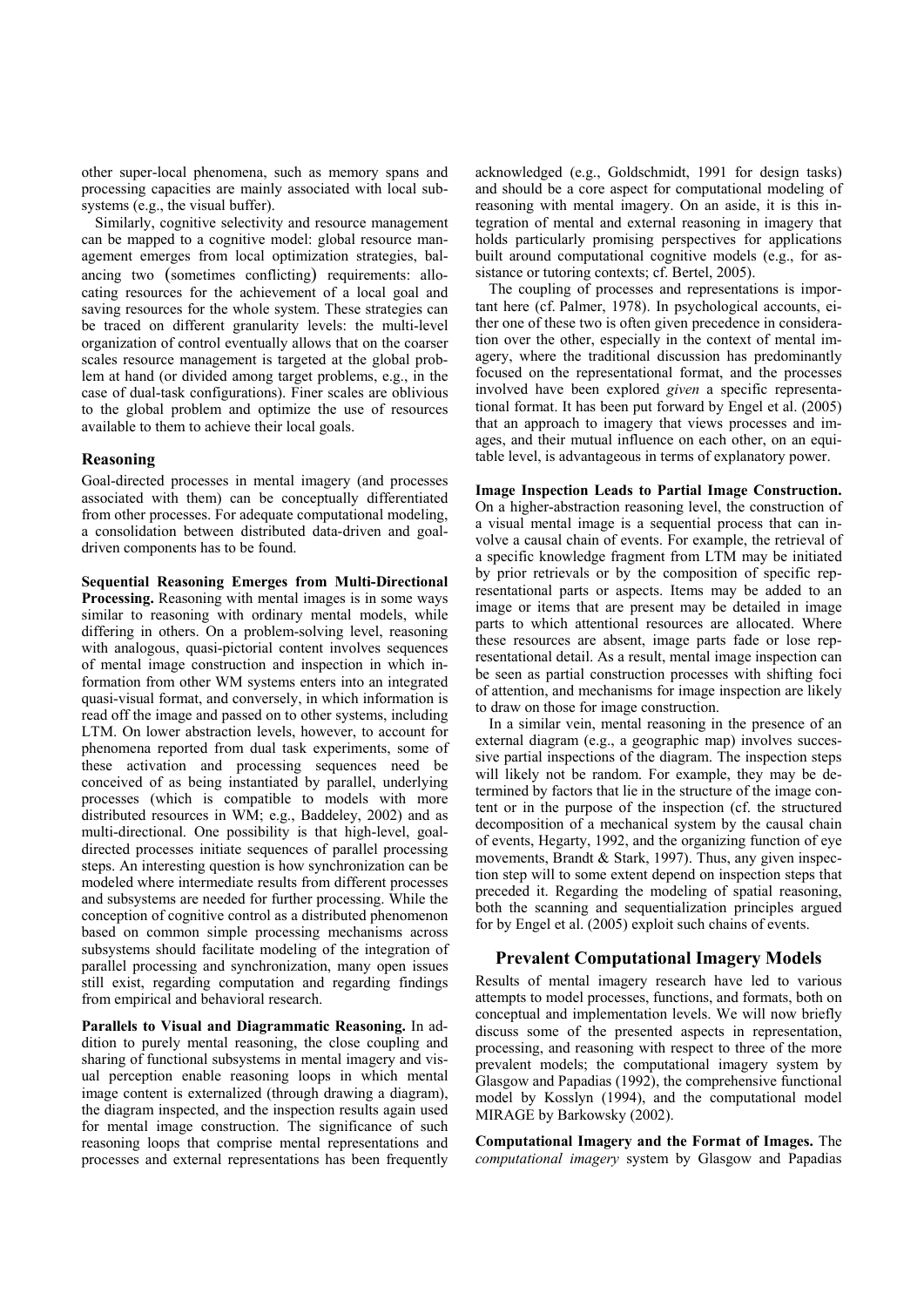(1992) employs results from mental imagery research in a technical AI system capable of dealing with spatio-visual problems. With respect to a hybrid representation format, their model rightfully distinguishes between different formats of the knowledge contained. However, the distinction into 'spatial' and 'visual' types assumed in their model is likely ill-set as some highly visual aspects of topological relations (such as the containment of figural representations) are not placed within the 'visual' type. In contrast, we argue that some information contained in mental images can be adequately described as visual (i.e., it gets instantiated in the visual buffer), while other is non-visual (i.e., it is processed in different WM subsystems). The inclusion of spatial knowledge fragments in mental image construction can lead to visual or non-visual models, depending on the specific knowledge, the task to be solved, and the reasoning strategy chosen. It seems that some of the distinctions made by the Glasgow and Papadias model contrast visual and non-visual rather than visual and spatial problem solving. The model offers an interesting perspective on reasoning as a number of imagery routines (e.g. rotation) exist for visual and spatial subsystems, only differing in their actual implementations.

**A Functional Imagery Model.** Kosslyn's 1994 model is conceptual. While it has not been implemented as a computer program, it nevertheless offers a comprehensive description of the functional interactions between the diverse mental components involved in image processing and incorporates neuropsychological findings about high-level visual perception. The most prominent components of the model are the *associative memory* subsystem with diverse *lookup* and *pattern activation* systems and the *visual buffer* with the *attention window* and *attention shifting* facilities.

The Kosslyn model does not distinguish between mental representation structures and processes; rather, it identifies and describes functional mental imagery components that serve specific tasks, as well as the interactions among them. By focusing on the components, a static account of imagery is provided which, on a higher level of abstraction, identifies major processing pathways and gives snapshot-like views of representation and formats at different times and points in the processing. While allowing for very useful systematic abstractions, the model ultimately cannot account for how the general processing and control emerge from distributed processes across components

**The Computational Model MIRAGE.** The model by Barkowsky (2002) is a computational approach that describes mental reasoning processes about spatial relations in geographic space. It is composed of a hierarchical LTM structure and a WM for processing spatial knowledge.

The model describes the construction of mental images to answer specific questions about spatial relationships, for example concerning topological or orientation relations between geographic locations. Based on the entities and relations involved, additional *spatial knowledge fragments* are sequentially provided from LTM. Underdeterminacy is a central assumption, i.e., spatial relations required for image construction may be missing or available only in a too coarse form. To still allow for image construction, available

knowledge fragments are complemented in WM by default components prior to visualization in the *visual buffer*. During *visualization*, the qualitative spatial relations used in the construction of the WM representation are replaced by specific geometric descriptions.

While being completely implemented as a demonstrator system, MIRAGE focuses mainly on high-level and goaldirected processing. As is the case with Kosslyn's 1994 model, this model does not fully explain how processing and control emerge from an underlying set of subsystems, including the interplay of goal-directed (i.e., top-down) and distributed, parallel (i.e., bottom-up) processing that has been proposed above. With respect to formats of representation, both models shape their images pictorially, thus differing in their approach from the hybrid representation format proposed above.

MIRAGE and Kosslyn's model focus on mental imagery as occurring in the absence of external stimuli. With respect to the discussion of how mental image-based and diagrammatic reasoning are intimately intertwined, it seems absolutely necessary that mental/external reasoning loops be among the central aspects considered for future computational models of imagery.

#### **Discussion**

Computational modeling of reasoning with mental images takes place on theoretical grounds that have many pitfalls: one must avoid taking the propositional and pictorial format metaphors too literally that have long haunted the imagery debate, but one must also not loose the specific representational aspects that make up imagery, and that distinguish it from other phenomena of mental reasoning. We have tried to lay out an undogmatic way by seeing images as special kinds of mental models, thus, letting them share most if not all properties with ordinary-type mental models, with a few additional, (quasi-)visual properties.

With respect to procedural issues, multi-directionality on lower abstraction levels along with major processing pathways on higher ones seem to be viable functional generalizations that can be made based on current neuropsychological and behavioral findings. Regarding cognitive control, the state of the art seems to suggest a distributed account of executive faculties where the global resources, including storage, attention, communication, scheduling, and management, emerge from an interplay of local subsystems, and global goals emerge from the conjunction of local ones across multiple, structured levels.

Getting a thorough understanding of how such goal emergence happens is important for understanding image-based reasoning as a whole. This is especially true for reasoning with mental images: how do goal-directed and seemingly sequential characteristics synchronize with underlying parallel, data-driven (i.e., perceptual) processes? Here, additional empirical, behavioral, and computational research seems to be required.

While the prevalent imagery models (such as Kosslyn, 1994) identify a number of functional components that serve specific tasks, and describe the components' interrelations on an abstract processing level, it is important that the next